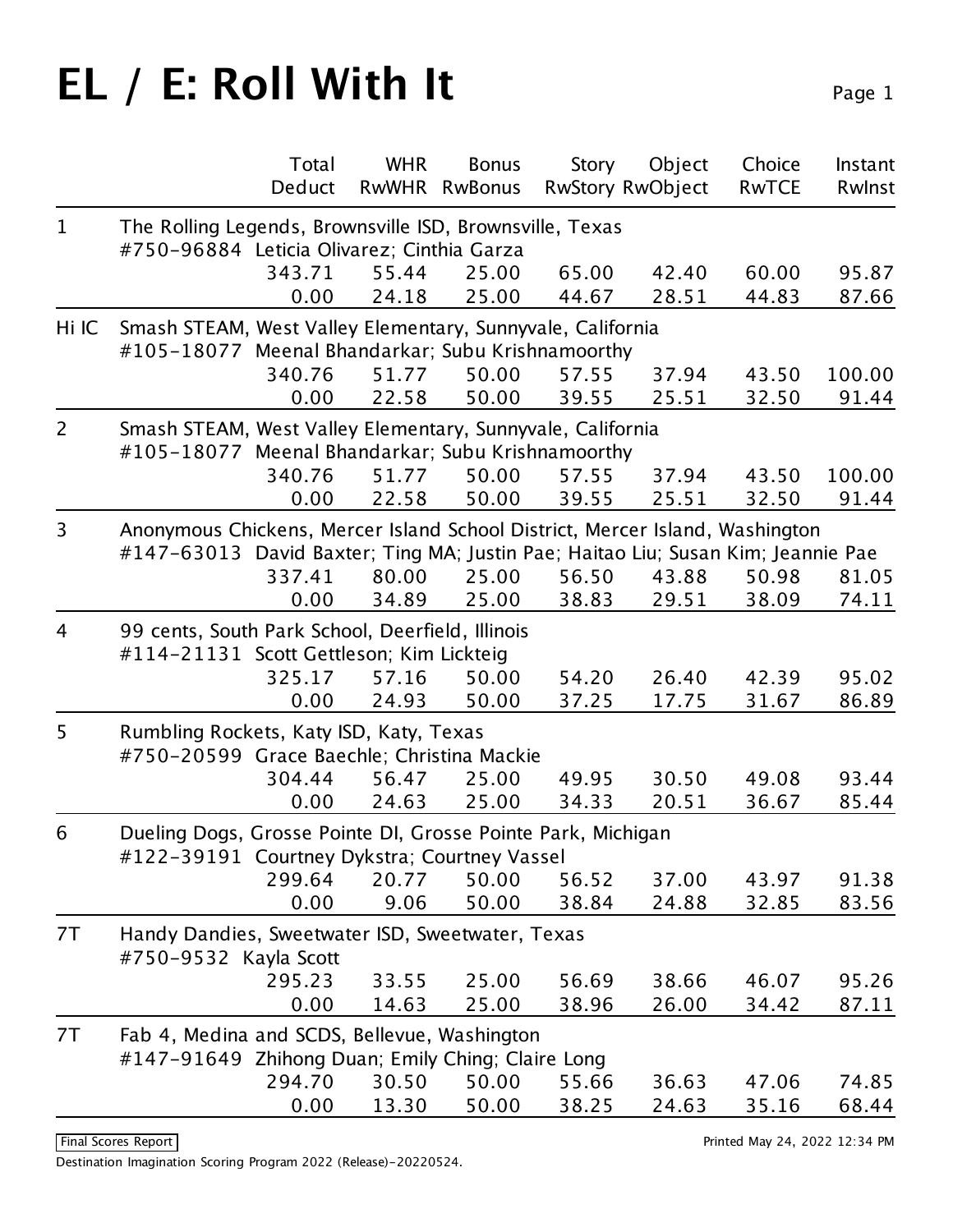|    | Total<br>Deduct                                                                                                   | <b>WHR</b>    | <b>Bonus</b><br>RwWHR RwBonus | <b>Story</b>   | Object<br><b>RwStory RwObject</b> | Choice<br><b>RwTCE</b> | Instant<br>Rwlnst |  |  |
|----|-------------------------------------------------------------------------------------------------------------------|---------------|-------------------------------|----------------|-----------------------------------|------------------------|-------------------|--|--|
|    |                                                                                                                   |               |                               |                |                                   |                        |                   |  |  |
| 8  | The Legends, Greenbrier School District, Greenbrier, Arkansas<br>#103-7908 Kennerh Summers; Amber Brantley        |               |                               |                |                                   |                        |                   |  |  |
|    | 276.62                                                                                                            | 37.74         | 50.00                         | 56.81          | 29.94                             | 40.03                  | 62.10             |  |  |
|    | 0.00                                                                                                              | 16.46         | 50.00                         | 39.04          | 20.13                             | 29.91                  | 56.78             |  |  |
| 9  |                                                                                                                   |               |                               |                |                                   |                        |                   |  |  |
|    | Enchanted Globals, Anoka-Hennepin #11, Madison Elementary, Minnesota<br>#123-98148 Lynn Montgomery; Joleen Lundin |               |                               |                |                                   |                        |                   |  |  |
|    | 261.52                                                                                                            | 13.37         | 50.00                         | 44.82          | 26.98                             | 43.60                  | 82.75             |  |  |
|    | 0.00                                                                                                              | 5.83          | 50.00                         | 30.80          | 18.14                             | 32.58                  | 75.67             |  |  |
|    |                                                                                                                   |               |                               |                |                                   |                        |                   |  |  |
| 10 | Lightning Engineers, Ludington Area Catholic School, Ludington, Michigan<br>#122-29230 Stephen Bieniek            |               |                               |                |                                   |                        |                   |  |  |
|    | 259.20                                                                                                            | 6.58          | 50.00                         | 49.78          | 34.71                             | 39.75                  | 78.38             |  |  |
|    | 0.00                                                                                                              | 2.87          | 50.00                         | 34.21          | 23.34                             | 29.70                  | 71.67             |  |  |
|    |                                                                                                                   |               |                               |                |                                   |                        |                   |  |  |
| 11 | 6 tails, Lake Geneva Schools, Lake Geneva, Wisconsin                                                              |               |                               |                |                                   |                        |                   |  |  |
|    | #148-38119 Dave Torgerson; Christi Hunter; Matt Helgeland<br>256.67                                               | 9.10          | 50.00                         | 47.83          |                                   |                        | 69.26             |  |  |
|    | 0.00                                                                                                              | 3.97          | 50.00                         | 32.87          | 37.76<br>25.39                    | 42.72<br>31.92         | 63.33             |  |  |
|    |                                                                                                                   |               |                               |                |                                   |                        |                   |  |  |
| 12 | Beep Beep Bonkers, DCSD, Parker, Colorado                                                                         |               |                               |                |                                   |                        |                   |  |  |
|    | #106-4052 James Grobe; Nathan Lueth                                                                               |               |                               |                |                                   |                        |                   |  |  |
|    | 255.08<br>0.00                                                                                                    | 14.54<br>6.34 | 25.00<br>25.00                | 50.07<br>34.41 | 45.00<br>30.26                    | 39.91<br>29.82         | 80.56<br>73.66    |  |  |
|    |                                                                                                                   |               |                               |                |                                   |                        |                   |  |  |
| 13 | Legendary Racers, Frisco ISD, Corbell Elementary, Texas                                                           |               |                               |                |                                   |                        |                   |  |  |
|    | #750-59947 Parul Jain; Mahender Sadasiva                                                                          |               |                               |                |                                   |                        |                   |  |  |
|    | 253.33                                                                                                            | 30.75         | 25.00                         | 51.35          | 35.71                             | 41.49                  | 69.03             |  |  |
|    | 0.00                                                                                                              | 13.41         | 25.00                         | 35.29          | 24.01                             | 31.00                  | 63.12             |  |  |
| 14 | Dragon Dreamers, Boone Elementary, Dallas, Texas                                                                  |               |                               |                |                                   |                        |                   |  |  |
|    | #750-2598 Atisha Manhas                                                                                           |               |                               |                |                                   |                        |                   |  |  |
|    | 249.96                                                                                                            | 23.59         | 25.00                         | 59.05          | 37.37                             | 43.82                  | 61.13             |  |  |
|    | 0.00                                                                                                              | 10.29         | 25.00                         | 40.58          | 25.13                             | 32.74                  | 55.90             |  |  |
| 15 | SUPER STEAM TRAIN, Lakeland CSD, Shrub oak, New York                                                              |               |                               |                |                                   |                        |                   |  |  |
|    | #134-27942 Neepa Biswas; Vincent Xavier                                                                           |               |                               |                |                                   |                        |                   |  |  |
|    | 247.10                                                                                                            | 53.17         | 25.00                         | 47.60          | 35.33                             | 46.40                  | 39.60             |  |  |
|    | 0.00                                                                                                              | 23.19         | 25.00                         | 32.71          | 23.76                             | 34.67                  | 36.21             |  |  |
| 16 | Raptor Squad, West ISD, West Elementary School, Texas                                                             |               |                               |                |                                   |                        |                   |  |  |
|    | #750-75879 Maggin Morgan                                                                                          |               |                               |                |                                   |                        |                   |  |  |
|    | 245.12                                                                                                            | 16.51         | 50.00                         | 51.37          | 36.81                             | 48.62                  | 41.81             |  |  |
|    | 0.00                                                                                                              | 7.20          | 50.00                         | 35.30          | 24.75                             | 36.33                  | 38.23             |  |  |

Destination Imagination Scoring Program 2022 (Release)-20220524.

Final Scores Report **Printed May 24, 2022 12:34 PM**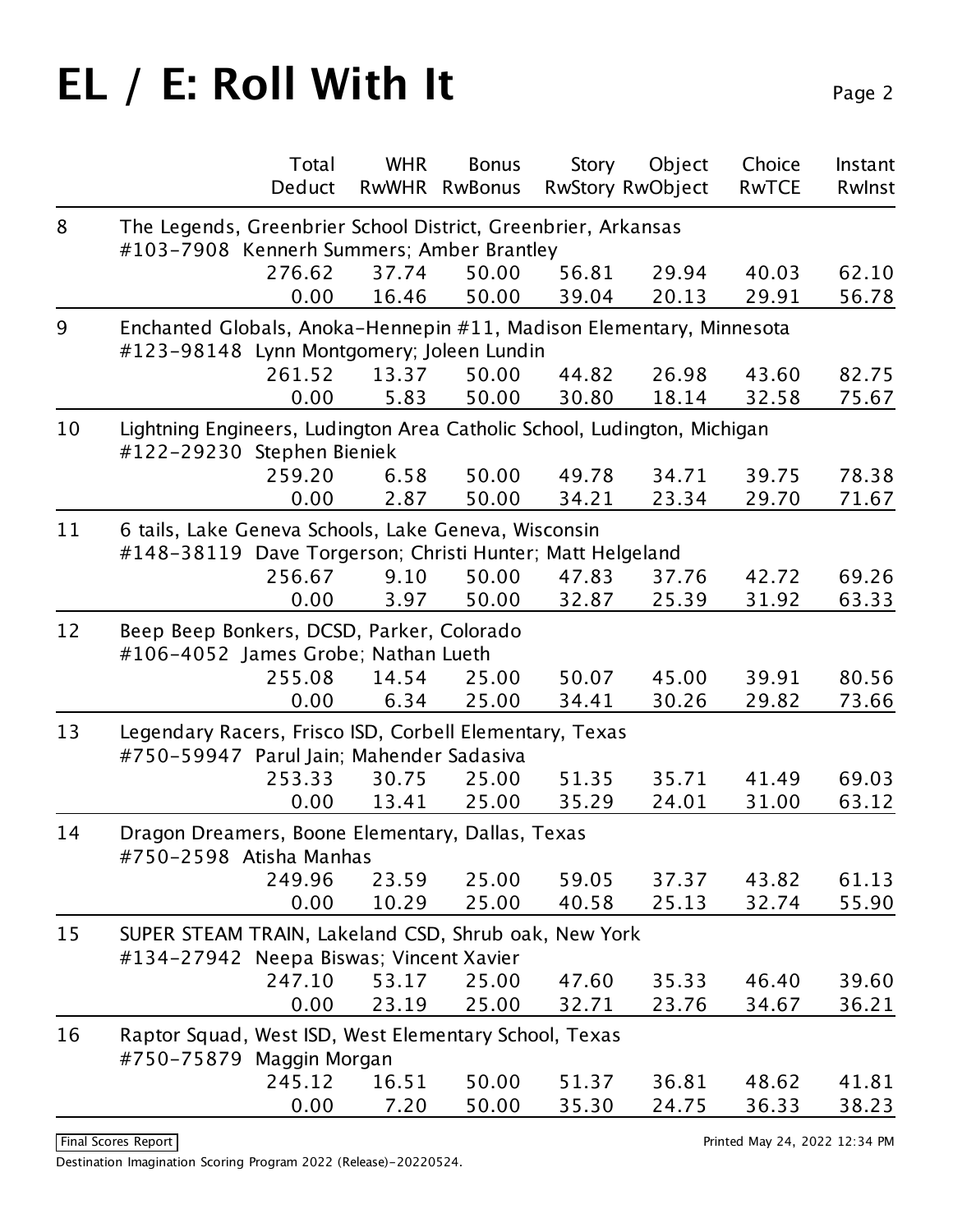| Deduct<br>RwWHR<br><b>RwStory RwObject</b><br><b>RwBonus</b><br><b>RwTCE</b><br>Rwlnst<br>DI Imagineers, Centerville City Schools, Centerville, Ohio<br>17<br>#135-28098 Michelle Oxrider; David Stultz; Julie Egbers<br>243.36<br>23.73<br>25.00<br>46.08<br>28.45<br>40.15<br>25.00<br>30.00<br>0.00<br>10.35<br>31.67<br>19.13<br>73.11<br>18<br>TC Martin Terrific Turtles, Charles County Public Schools, Bryantown, Maryland<br>#120-75541 Arundel Robinson<br>236.57<br>10.82<br>25.00<br>55.06<br>44.08<br>47.41<br>0.00<br>25.00<br>29.64<br>35.42<br>49.56<br>4.72<br>37.84<br>The Rowdy Rhinos, Mercer Island School District, Mercer Island, Washington<br>19<br>#147-32934 David Baxter; Minakshi Velamoor<br>7.80<br>233.85<br>0.00<br>60.14<br>43.14<br>53.87<br>0.00<br>0.00<br>41.33<br>29.01<br>40.25<br>63.00<br>3.40<br>Sponge Bob Circle Pants, Rocky River City School District, Rocky River, Ohio<br>#135-71898 Ellen Boehm; Wendy Hanna<br>215.56<br>23.64<br>50.00<br>31.05<br>36.67<br>48.69<br>50.00<br>0.00<br>10.31<br>33.46<br>20.88<br>27.40<br>23.33<br>21<br>Dolphin Girls, Hopkinton DI, Hopkinton, Massachusetts<br>#119-42004 Chris Benning<br>50.00<br>213.12<br>24.26<br>39.48<br>24.36<br>30.78<br>10.58<br>50.00<br>27.13<br>16.38<br>23.00<br>40.45<br>0.00<br>22<br>Fantastic Five, Anoka-Hennepin #11, Coon Rapids, Minnesota<br>#123-65542 Pamela Schroeder; Lynn Montgomery; Thanh Tran<br>203.16<br>15.16<br>50.00<br>40.50<br>36.45<br>34.68<br>0.00<br>6.61<br>50.00<br>27.83<br>24.51<br>25.91<br>24.11<br>Plum Point Rolling Panthers, Calvert County Public Schools, Prince Frederick, Maryland<br>#120-55134 Theresa Young<br>198.37<br>6.72<br>25.00<br>59.16<br>36.43<br>42.39<br>2.93<br>0.00<br>25.00<br>40.66<br>24.50<br>26.22<br>31.67<br>24<br>Frederick Classical Detectives, Frederick Classical Charter School, Frederick, Maryland<br>#120-39402 Diana Sung<br>194.65<br>24.69<br>50.00<br>28.82<br>31.56<br>41.59<br>0.00<br>50.00<br>10.77<br>28.58<br>19.38<br>23.58<br>16.45<br>25<br>Everflaming Crystals, Anoka-Hennepin #11, Andover, Minnesota<br>#123-49669 Lynn Montgomery; Krista Wyvell-Fink; Julie Waldock<br>185.94<br>9.68<br>0.00<br>60.45<br>35.90<br>56.33<br>0.00<br>0.00<br>4.22<br>41.54<br>24.14<br>42.09 |    | Total | <b>WHR</b> | <b>Bonus</b> | Story | Object | Choice | Instant |
|-------------------------------------------------------------------------------------------------------------------------------------------------------------------------------------------------------------------------------------------------------------------------------------------------------------------------------------------------------------------------------------------------------------------------------------------------------------------------------------------------------------------------------------------------------------------------------------------------------------------------------------------------------------------------------------------------------------------------------------------------------------------------------------------------------------------------------------------------------------------------------------------------------------------------------------------------------------------------------------------------------------------------------------------------------------------------------------------------------------------------------------------------------------------------------------------------------------------------------------------------------------------------------------------------------------------------------------------------------------------------------------------------------------------------------------------------------------------------------------------------------------------------------------------------------------------------------------------------------------------------------------------------------------------------------------------------------------------------------------------------------------------------------------------------------------------------------------------------------------------------------------------------------------------------------------------------------------------------------------------------------------------------------------------------------------------------------------------------------------------------------------------------------------------------------------------------------------------------------------------------------------------------------------------------|----|-------|------------|--------------|-------|--------|--------|---------|
|                                                                                                                                                                                                                                                                                                                                                                                                                                                                                                                                                                                                                                                                                                                                                                                                                                                                                                                                                                                                                                                                                                                                                                                                                                                                                                                                                                                                                                                                                                                                                                                                                                                                                                                                                                                                                                                                                                                                                                                                                                                                                                                                                                                                                                                                                                 |    |       |            |              |       |        |        |         |
| 79.95<br>54.20<br>68.90<br>25.51<br>44.24<br>26.37<br>28.67<br>17.99<br>23.58<br>21.56                                                                                                                                                                                                                                                                                                                                                                                                                                                                                                                                                                                                                                                                                                                                                                                                                                                                                                                                                                                                                                                                                                                                                                                                                                                                                                                                                                                                                                                                                                                                                                                                                                                                                                                                                                                                                                                                                                                                                                                                                                                                                                                                                                                                          |    |       |            |              |       |        |        |         |
|                                                                                                                                                                                                                                                                                                                                                                                                                                                                                                                                                                                                                                                                                                                                                                                                                                                                                                                                                                                                                                                                                                                                                                                                                                                                                                                                                                                                                                                                                                                                                                                                                                                                                                                                                                                                                                                                                                                                                                                                                                                                                                                                                                                                                                                                                                 |    |       |            |              |       |        |        |         |
|                                                                                                                                                                                                                                                                                                                                                                                                                                                                                                                                                                                                                                                                                                                                                                                                                                                                                                                                                                                                                                                                                                                                                                                                                                                                                                                                                                                                                                                                                                                                                                                                                                                                                                                                                                                                                                                                                                                                                                                                                                                                                                                                                                                                                                                                                                 |    |       |            |              |       |        |        |         |
|                                                                                                                                                                                                                                                                                                                                                                                                                                                                                                                                                                                                                                                                                                                                                                                                                                                                                                                                                                                                                                                                                                                                                                                                                                                                                                                                                                                                                                                                                                                                                                                                                                                                                                                                                                                                                                                                                                                                                                                                                                                                                                                                                                                                                                                                                                 |    |       |            |              |       |        |        |         |
|                                                                                                                                                                                                                                                                                                                                                                                                                                                                                                                                                                                                                                                                                                                                                                                                                                                                                                                                                                                                                                                                                                                                                                                                                                                                                                                                                                                                                                                                                                                                                                                                                                                                                                                                                                                                                                                                                                                                                                                                                                                                                                                                                                                                                                                                                                 |    |       |            |              |       |        |        |         |
|                                                                                                                                                                                                                                                                                                                                                                                                                                                                                                                                                                                                                                                                                                                                                                                                                                                                                                                                                                                                                                                                                                                                                                                                                                                                                                                                                                                                                                                                                                                                                                                                                                                                                                                                                                                                                                                                                                                                                                                                                                                                                                                                                                                                                                                                                                 |    |       |            |              |       |        |        |         |
|                                                                                                                                                                                                                                                                                                                                                                                                                                                                                                                                                                                                                                                                                                                                                                                                                                                                                                                                                                                                                                                                                                                                                                                                                                                                                                                                                                                                                                                                                                                                                                                                                                                                                                                                                                                                                                                                                                                                                                                                                                                                                                                                                                                                                                                                                                 |    |       |            |              |       |        |        |         |
|                                                                                                                                                                                                                                                                                                                                                                                                                                                                                                                                                                                                                                                                                                                                                                                                                                                                                                                                                                                                                                                                                                                                                                                                                                                                                                                                                                                                                                                                                                                                                                                                                                                                                                                                                                                                                                                                                                                                                                                                                                                                                                                                                                                                                                                                                                 |    |       |            |              |       |        |        |         |
|                                                                                                                                                                                                                                                                                                                                                                                                                                                                                                                                                                                                                                                                                                                                                                                                                                                                                                                                                                                                                                                                                                                                                                                                                                                                                                                                                                                                                                                                                                                                                                                                                                                                                                                                                                                                                                                                                                                                                                                                                                                                                                                                                                                                                                                                                                 |    |       |            |              |       |        |        |         |
|                                                                                                                                                                                                                                                                                                                                                                                                                                                                                                                                                                                                                                                                                                                                                                                                                                                                                                                                                                                                                                                                                                                                                                                                                                                                                                                                                                                                                                                                                                                                                                                                                                                                                                                                                                                                                                                                                                                                                                                                                                                                                                                                                                                                                                                                                                 |    |       |            |              |       |        |        |         |
|                                                                                                                                                                                                                                                                                                                                                                                                                                                                                                                                                                                                                                                                                                                                                                                                                                                                                                                                                                                                                                                                                                                                                                                                                                                                                                                                                                                                                                                                                                                                                                                                                                                                                                                                                                                                                                                                                                                                                                                                                                                                                                                                                                                                                                                                                                 | 20 |       |            |              |       |        |        |         |
|                                                                                                                                                                                                                                                                                                                                                                                                                                                                                                                                                                                                                                                                                                                                                                                                                                                                                                                                                                                                                                                                                                                                                                                                                                                                                                                                                                                                                                                                                                                                                                                                                                                                                                                                                                                                                                                                                                                                                                                                                                                                                                                                                                                                                                                                                                 |    |       |            |              |       |        |        |         |
|                                                                                                                                                                                                                                                                                                                                                                                                                                                                                                                                                                                                                                                                                                                                                                                                                                                                                                                                                                                                                                                                                                                                                                                                                                                                                                                                                                                                                                                                                                                                                                                                                                                                                                                                                                                                                                                                                                                                                                                                                                                                                                                                                                                                                                                                                                 |    |       |            |              |       |        |        |         |
|                                                                                                                                                                                                                                                                                                                                                                                                                                                                                                                                                                                                                                                                                                                                                                                                                                                                                                                                                                                                                                                                                                                                                                                                                                                                                                                                                                                                                                                                                                                                                                                                                                                                                                                                                                                                                                                                                                                                                                                                                                                                                                                                                                                                                                                                                                 |    |       |            |              |       |        |        |         |
|                                                                                                                                                                                                                                                                                                                                                                                                                                                                                                                                                                                                                                                                                                                                                                                                                                                                                                                                                                                                                                                                                                                                                                                                                                                                                                                                                                                                                                                                                                                                                                                                                                                                                                                                                                                                                                                                                                                                                                                                                                                                                                                                                                                                                                                                                                 |    |       |            |              |       |        |        |         |
|                                                                                                                                                                                                                                                                                                                                                                                                                                                                                                                                                                                                                                                                                                                                                                                                                                                                                                                                                                                                                                                                                                                                                                                                                                                                                                                                                                                                                                                                                                                                                                                                                                                                                                                                                                                                                                                                                                                                                                                                                                                                                                                                                                                                                                                                                                 |    |       |            |              |       |        |        |         |
|                                                                                                                                                                                                                                                                                                                                                                                                                                                                                                                                                                                                                                                                                                                                                                                                                                                                                                                                                                                                                                                                                                                                                                                                                                                                                                                                                                                                                                                                                                                                                                                                                                                                                                                                                                                                                                                                                                                                                                                                                                                                                                                                                                                                                                                                                                 |    |       |            |              |       |        |        |         |
|                                                                                                                                                                                                                                                                                                                                                                                                                                                                                                                                                                                                                                                                                                                                                                                                                                                                                                                                                                                                                                                                                                                                                                                                                                                                                                                                                                                                                                                                                                                                                                                                                                                                                                                                                                                                                                                                                                                                                                                                                                                                                                                                                                                                                                                                                                 |    |       |            |              |       |        |        |         |
|                                                                                                                                                                                                                                                                                                                                                                                                                                                                                                                                                                                                                                                                                                                                                                                                                                                                                                                                                                                                                                                                                                                                                                                                                                                                                                                                                                                                                                                                                                                                                                                                                                                                                                                                                                                                                                                                                                                                                                                                                                                                                                                                                                                                                                                                                                 |    |       |            |              |       |        |        |         |
|                                                                                                                                                                                                                                                                                                                                                                                                                                                                                                                                                                                                                                                                                                                                                                                                                                                                                                                                                                                                                                                                                                                                                                                                                                                                                                                                                                                                                                                                                                                                                                                                                                                                                                                                                                                                                                                                                                                                                                                                                                                                                                                                                                                                                                                                                                 | 23 |       |            |              |       |        |        |         |
|                                                                                                                                                                                                                                                                                                                                                                                                                                                                                                                                                                                                                                                                                                                                                                                                                                                                                                                                                                                                                                                                                                                                                                                                                                                                                                                                                                                                                                                                                                                                                                                                                                                                                                                                                                                                                                                                                                                                                                                                                                                                                                                                                                                                                                                                                                 |    |       |            |              |       |        |        |         |
|                                                                                                                                                                                                                                                                                                                                                                                                                                                                                                                                                                                                                                                                                                                                                                                                                                                                                                                                                                                                                                                                                                                                                                                                                                                                                                                                                                                                                                                                                                                                                                                                                                                                                                                                                                                                                                                                                                                                                                                                                                                                                                                                                                                                                                                                                                 |    |       |            |              |       |        |        |         |
|                                                                                                                                                                                                                                                                                                                                                                                                                                                                                                                                                                                                                                                                                                                                                                                                                                                                                                                                                                                                                                                                                                                                                                                                                                                                                                                                                                                                                                                                                                                                                                                                                                                                                                                                                                                                                                                                                                                                                                                                                                                                                                                                                                                                                                                                                                 |    |       |            |              |       |        |        |         |
|                                                                                                                                                                                                                                                                                                                                                                                                                                                                                                                                                                                                                                                                                                                                                                                                                                                                                                                                                                                                                                                                                                                                                                                                                                                                                                                                                                                                                                                                                                                                                                                                                                                                                                                                                                                                                                                                                                                                                                                                                                                                                                                                                                                                                                                                                                 |    |       |            |              |       |        |        |         |
|                                                                                                                                                                                                                                                                                                                                                                                                                                                                                                                                                                                                                                                                                                                                                                                                                                                                                                                                                                                                                                                                                                                                                                                                                                                                                                                                                                                                                                                                                                                                                                                                                                                                                                                                                                                                                                                                                                                                                                                                                                                                                                                                                                                                                                                                                                 |    |       |            |              |       |        |        |         |
|                                                                                                                                                                                                                                                                                                                                                                                                                                                                                                                                                                                                                                                                                                                                                                                                                                                                                                                                                                                                                                                                                                                                                                                                                                                                                                                                                                                                                                                                                                                                                                                                                                                                                                                                                                                                                                                                                                                                                                                                                                                                                                                                                                                                                                                                                                 |    |       |            |              |       |        |        |         |
|                                                                                                                                                                                                                                                                                                                                                                                                                                                                                                                                                                                                                                                                                                                                                                                                                                                                                                                                                                                                                                                                                                                                                                                                                                                                                                                                                                                                                                                                                                                                                                                                                                                                                                                                                                                                                                                                                                                                                                                                                                                                                                                                                                                                                                                                                                 |    |       |            |              |       |        |        |         |
|                                                                                                                                                                                                                                                                                                                                                                                                                                                                                                                                                                                                                                                                                                                                                                                                                                                                                                                                                                                                                                                                                                                                                                                                                                                                                                                                                                                                                                                                                                                                                                                                                                                                                                                                                                                                                                                                                                                                                                                                                                                                                                                                                                                                                                                                                                 |    |       |            |              |       |        |        |         |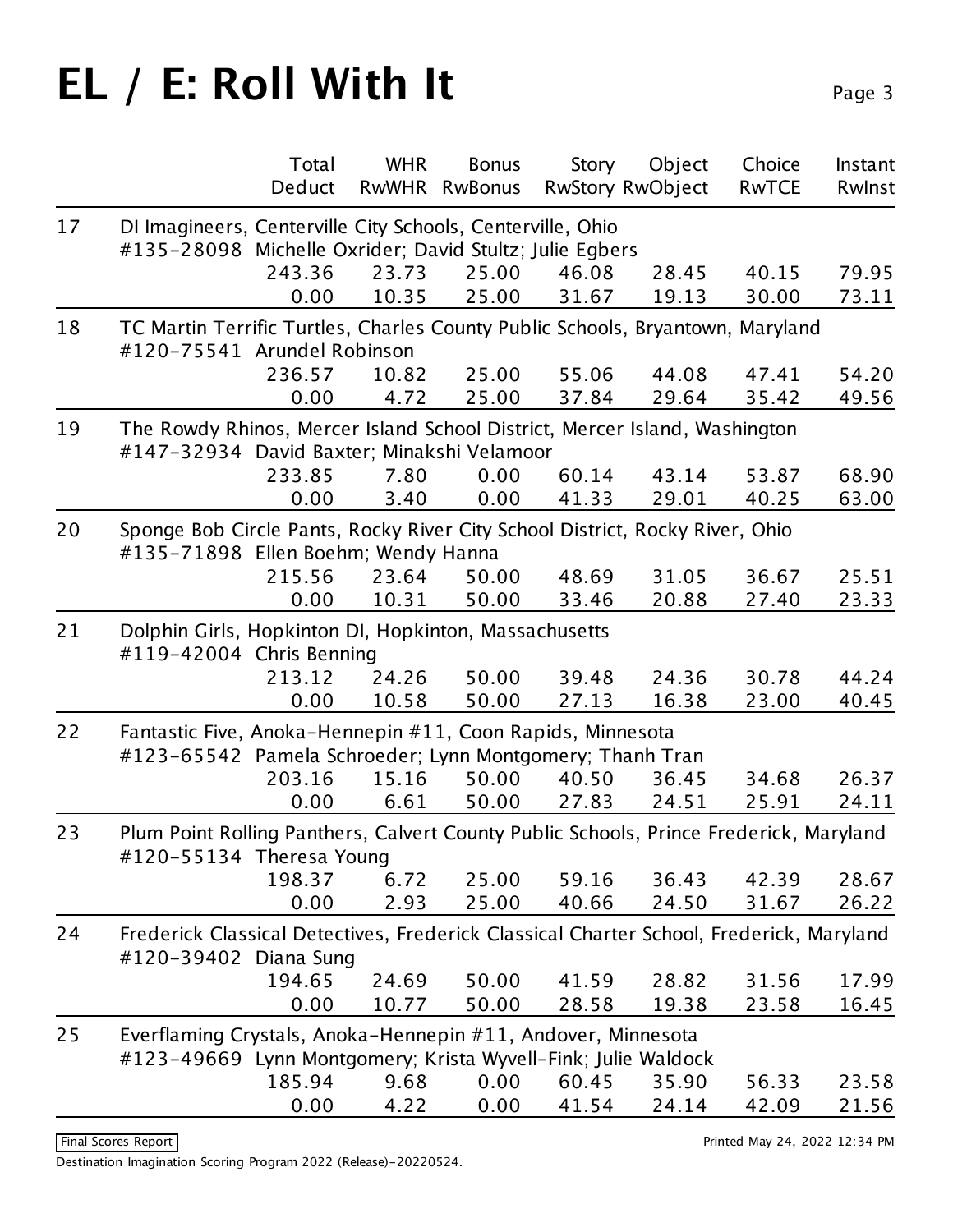|    | Total<br>Deduct                                                                                                          | <b>WHR</b> | <b>Bonus</b><br>RwWHR RwBonus | Story | Object<br><b>RwStory RwObject</b> | Choice<br><b>RwTCE</b> | Instant<br>Rwlnst |
|----|--------------------------------------------------------------------------------------------------------------------------|------------|-------------------------------|-------|-----------------------------------|------------------------|-------------------|
| 26 | The Legendary Squad, St Elizabeth Seton Elementary, Rapid City, South Dakota<br>#141-58378 Sabrina Rausch; Emily Herrera |            |                               |       |                                   |                        |                   |
|    | 174.67                                                                                                                   | 17.36      | 0.00                          | 39.40 | 33.65                             | 34.57                  | 49.69             |
|    | 0.00                                                                                                                     | 7.57       | 0.00                          | 27.08 | 22.63                             | 25.83                  | 45.44             |
| 27 | The Bromcos, Bromwell Elementary School, Denver, Colorado<br>#106-89463 Tanja Nuhsbaum                                   |            |                               |       |                                   |                        |                   |
|    | 166.73                                                                                                                   | 8.35       | 50.00                         | 32.57 | 12.09                             | 44.17                  | 19.55             |
|    | 0.00                                                                                                                     | 3.64       | 50.00                         | 22.38 | 8.13                              | 33.00                  | 17.88             |
| 28 | Squawking Seagulls, Columbia Academy at Spring Hill, Spring Hill, Tennessee<br>#142-38254 Rebecca Peacock; Mallory Haile |            |                               |       |                                   |                        |                   |
|    | 140.82                                                                                                                   | 0.00       | 25.00                         | 33.35 | 21.01                             | 35.71                  | 25.75             |
|    | 0.00                                                                                                                     | 0.00       | 25.00                         | 22.92 | 14.13                             | 26.68                  | 23.55             |
| 29 | California Anime, Carole Robertson Center for Learning, Chicago Illinois<br>#114-34030 Jaziman Martin                    |            |                               |       |                                   |                        |                   |
|    | 113.66                                                                                                                   | 0.83       | 25.00                         | 26.69 | 17.86                             | 29.43                  | 13.85             |
|    | 0.00                                                                                                                     | 0.36       | 25.00                         | 18.34 | 12.01                             | 21.99                  | 12.66             |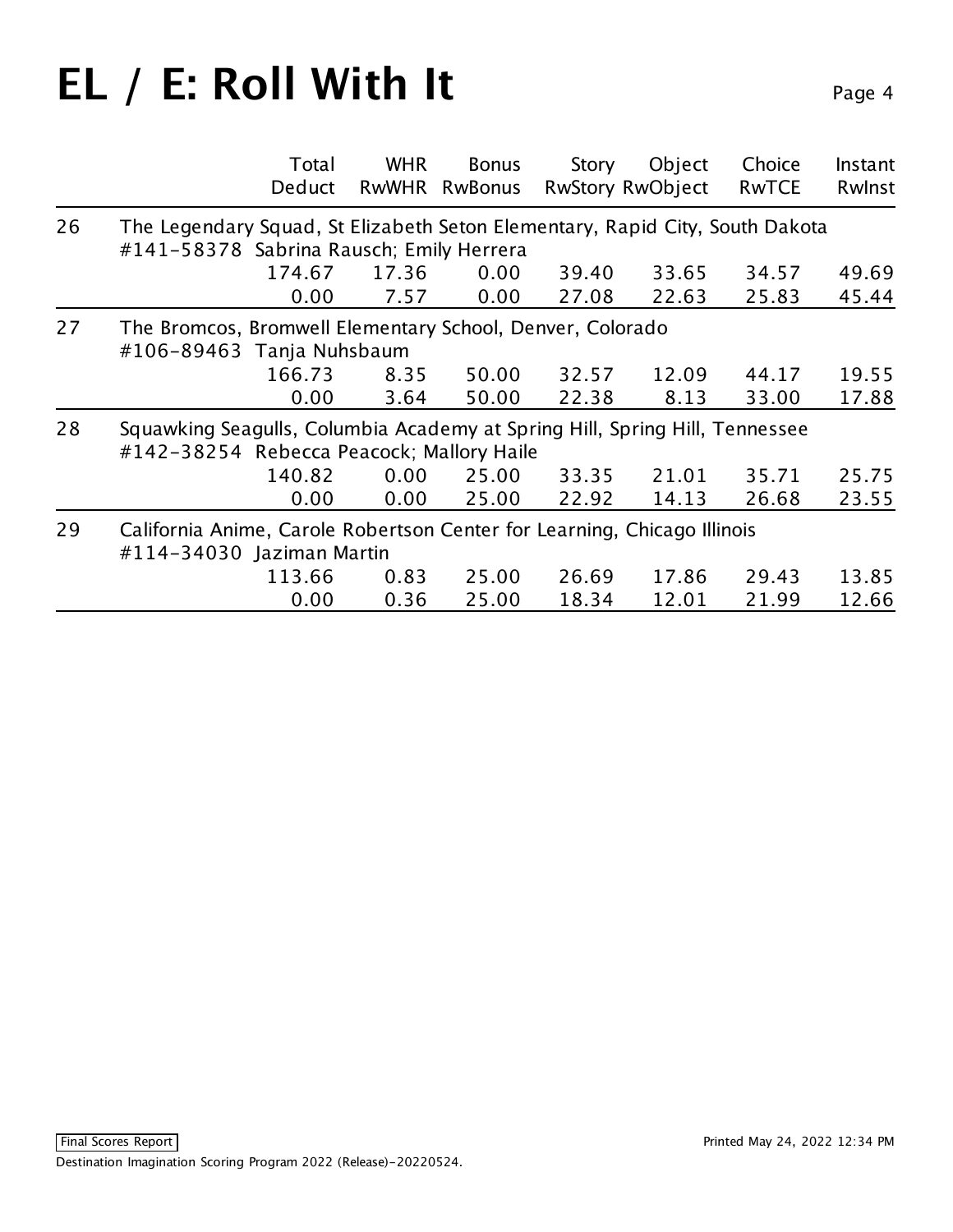|                |                                                                               | Total<br>Deduct | <b>WHR</b><br><b>RwWHR</b> | <b>Bonus</b><br><b>RwBonus</b> | Story | Object                  | Choice<br><b>RwTCE</b> | Instant |
|----------------|-------------------------------------------------------------------------------|-----------------|----------------------------|--------------------------------|-------|-------------------------|------------------------|---------|
|                |                                                                               |                 |                            |                                |       | <b>RwStory RwObject</b> |                        | Rwlnst  |
| $\mathbf{1}$   | The Ultimates, Sevastopol, Sevastopol, Wisconsin                              |                 |                            |                                |       |                         |                        |         |
|                | #148-11919 nick schultz; Jenny Hobart                                         |                 |                            |                                |       |                         |                        |         |
|                |                                                                               | 358.44          | 80.00                      | 25.00                          | 62.82 | 45.00                   | 60.00                  | 85.62   |
|                |                                                                               | 0.00            | 38.91                      | 25.00                          | 48.08 | 39.26                   | 47.42                  | 35.67   |
| Hi IC          | 6th DImension, Fort Bend ISD, Sugar Land, Texas                               |                 |                            |                                |       |                         |                        |         |
|                | #750-86949 Jigisha Doshi; Linda Christensen                                   |                 |                            |                                |       |                         |                        | 100.00  |
|                |                                                                               | 319.66          | 34.97                      | 25.00                          | 65.00 | 36.39                   | 58.30                  |         |
|                |                                                                               | 0.00            | 17.01                      | 25.00                          | 49.75 | 31.75                   | 46.08                  | 41.66   |
| $\overline{2}$ | 6th DImension, Fort Bend ISD, Sugar Land, Texas                               |                 |                            |                                |       |                         |                        |         |
|                | #750-86949 Jigisha Doshi; Linda Christensen                                   |                 |                            |                                |       |                         |                        |         |
|                |                                                                               | 319.66          | 34.97                      | 25.00                          | 65.00 | 36.39                   | 58.30                  | 100.00  |
|                |                                                                               | 0.00            | 17.01                      | 25.00                          | 49.75 | 31.75                   | 46.08                  | 41.66   |
| 3              | Classy Hamsters, none, Great Falls, Virginia                                  |                 |                            |                                |       |                         |                        |         |
|                | #145-34552 Alex Nguyen; Brian Gibson                                          |                 |                            |                                |       |                         |                        |         |
|                |                                                                               | 314.87          | 19.64                      | 50.00                          | 53.02 | 44.29                   | 48.71                  | 99.21   |
|                |                                                                               | 0.00            | 9.55                       | 50.00                          | 40.58 | 38.64                   | 38.50                  | 41.33   |
| 4              | 6 Little Fishies, Caruso Middle School, Deerfield, Illinois                   |                 |                            |                                |       |                         |                        |         |
|                | #114-28487 Robyn Schwartz; Helen Chung                                        |                 |                            |                                |       |                         |                        |         |
|                |                                                                               | 281.61          | 38.96                      | 25.00                          | 50.75 | 40.27                   | 50.61                  | 76.02   |
|                |                                                                               | 0.00            | 18.95                      | 25.00                          | 38.84 | 35.13                   | 40.00                  | 31.67   |
| 5              | Oh Shoot, I Forgot!, Mercer Island School District, Mercer Island, Washington |                 |                            |                                |       |                         |                        |         |
|                | #147-80607 David Baxter; James Cooke                                          |                 |                            |                                |       |                         |                        |         |
|                |                                                                               | 276.14          | 67.33                      | 25.00                          | 52.42 | 32.83                   | 47.36                  | 51.20   |
|                |                                                                               | 0.00            | 32.75                      | 25.00                          | 40.12 | 28.64                   | 37.43                  | 21.33   |
| 6              | Oinking Engineers, Conroe ISD, THE WOODLANDS-Coulson Tough, Texas             |                 |                            |                                |       |                         |                        |         |
|                | #750-58935 Martha Cepeda; Gloria Martinez del Rio                             |                 |                            |                                |       |                         |                        |         |
|                |                                                                               | 264.45          | 59.23                      | 25.00                          | 49.97 | 32.25                   | 45.22                  | 52.78   |
|                |                                                                               | 0.00            | 28.81                      | 25.00                          | 38.25 | 28.14                   | 35.74                  | 21.99   |
| $\overline{7}$ | #trademarked, Tehachapi DI, Tehachapi, California                             |                 |                            |                                |       |                         |                        |         |
|                | #105-87072 Kelly Keller                                                       |                 |                            |                                |       |                         |                        |         |
|                |                                                                               | 253.29          | 53.05                      | 25.00                          | 46.59 | 38.26                   | 51.98                  | 38.41   |
|                |                                                                               | 0.00            | 25.80                      | 25.00                          | 35.66 | 33.38                   | 41.08                  | 16.00   |
| 8T             | Square Highlighter Trees, n/a, San Diego, California                          |                 |                            |                                |       |                         |                        |         |
|                | #105-53214 Jacquelyn Gerth                                                    |                 |                            |                                |       |                         |                        |         |
|                |                                                                               | 239.61          | 59.44                      | 25.00                          | 46.32 | 29.81                   | 43.85                  | 35.19   |
|                |                                                                               | 0.00            | 28.91                      | 25.00                          | 35.45 | 26.01                   | 34.66                  | 14.66   |
|                |                                                                               |                 |                            |                                |       |                         |                        |         |

Destination Imagination Scoring Program 2022 (Release)-20220524.

Final Scores Report **Printed May 24, 2022 12:34 PM**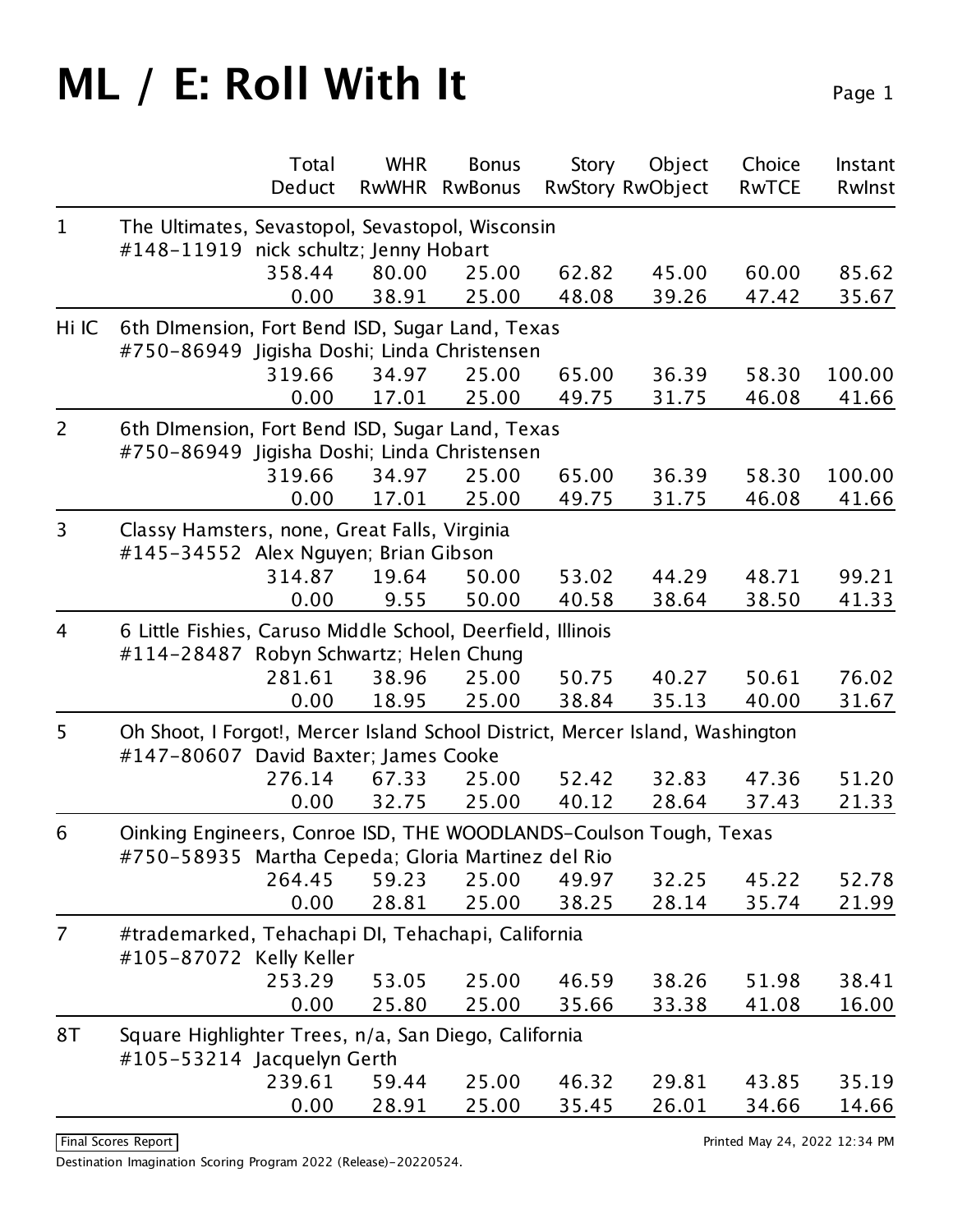|    |                                                                   | Total  | <b>WHR</b>   | <b>Bonus</b>   | Story | Object                  | Choice       | Instant |
|----|-------------------------------------------------------------------|--------|--------------|----------------|-------|-------------------------|--------------|---------|
|    |                                                                   | Deduct | <b>RwWHR</b> | <b>RwBonus</b> |       | <b>RwStory RwObject</b> | <b>RwTCE</b> | Rwlnst  |
| 8T | The Black Hole Busters, Trinity Christian Academy, Addison, Texas |        |              |                |       |                         |              |         |
|    | #750-28521 Debra Jones                                            |        |              |                |       |                         |              |         |
|    |                                                                   | 238.97 | 8.14         | 25.00          | 51.67 | 30.39                   | 43.74        | 80.03   |
|    |                                                                   | 0.00   | 3.96         | 25.00          | 39.55 | 26.51                   | 34.57        | 33.34   |
| 9  | The Humble Winners, Unity Charter School, Morristown, New Jersey  |        |              |                |       |                         |              |         |
|    | #131-80056 Alyssa Brown; Lindsey Daly                             |        |              |                |       |                         |              |         |
|    |                                                                   | 237.17 | 11.70        | 25.00          | 48.28 | 23.21                   | 41.75        | 87.23   |
|    |                                                                   | 0.00   | 5.69         | 25.00          | 36.95 | 20.25                   | 33.00        | 36.34   |
| 10 | The French Fry Fridays, Bedford MADI, Bedford, Massachusetts      |        |              |                |       |                         |              |         |
|    | #119-99119 Jenn Cunningham                                        |        |              |                |       |                         |              |         |
|    |                                                                   | 235.89 | 22.33        | 25.00          | 51.39 | 28.53                   | 41.43        | 67.21   |
|    |                                                                   | 0.00   | 10.86        | 25.00          | 39.33 | 24.89                   | 32.74        | 28.00   |
| 11 | Frozen Fishes, Sunnyvale Middle School, Sunnyvale, Texas          |        |              |                |       |                         |              |         |
|    | #750-66472 Carolyn Baker; Suzanne Valenta                         |        |              |                |       |                         |              |         |
|    |                                                                   | 232.71 | 23.83        | 50.00          | 54.10 | 27.37                   | 44.60        | 32.81   |
|    |                                                                   | 0.00   | 11.59        | 50.00          | 41.41 | 23.88                   | 35.25        | 13.67   |
| 12 | Built Different, Conroe ISD, The Woodlands-Collins Int, Texas     |        |              |                |       |                         |              |         |
|    | #750-2530 Eli Everhard; Thorson Michael                           |        |              |                |       |                         |              |         |
|    |                                                                   | 231.38 | 22.76        | 50.00          | 47.26 | 33.25                   | 44.50        | 33.61   |
|    |                                                                   | 0.00   | 11.07        | 50.00          | 36.17 | 29.01                   | 35.17        | 14.00   |
| 13 | Crash and Burn, Sacred Hearts School, Sun Prairie, Wisconsin      |        |              |                |       |                         |              |         |
|    | #148-87477 Theresa Weibel                                         |        |              |                |       |                         |              |         |
|    |                                                                   | 224.97 | 19.90        | 50.00          | 46.60 | 27.96                   | 44.50        | 36.01   |
|    |                                                                   | 0.00   | 9.68         | 50.00          | 35.67 | 24.39                   | 35.17        | 15.00   |
| 14 | Spam Risk, Northwest ISD, Ft. Worth, Texas                        |        |              |                |       |                         |              |         |
|    | #750-68187 Esperanza Hernandez-Santiago; Amanda Baxley            |        |              |                |       |                         |              |         |
|    |                                                                   | 216.86 | 18.69        | 25.00          | 46.98 | 30.52                   | 42.07        | 53.60   |
|    |                                                                   | 0.00   | 9.09         | 25.00          | 35.96 | 26.63                   | 33.25        | 22.33   |
| 15 | DI Divas, Westchester Middle School, Westchester, Illinois        |        |              |                |       |                         |              |         |
|    | #114-64863 Debbie Milas; Alicia Blair                             |        |              |                |       |                         |              |         |
|    |                                                                   | 211.12 | 29.01        | 0.00           | 48.07 | 26.51                   | 42.72        | 64.81   |
|    |                                                                   | 0.00   | 14.11        | 0.00           | 36.79 | 23.13                   | 33.76        | 27.00   |
| 16 | 3 1/2 Men, CY Middle School, CASPER, Wyoming                      |        |              |                |       |                         |              |         |
|    | #150-46774 Desiree Riley                                          |        |              |                |       |                         |              |         |
|    |                                                                   | 208.13 | 2.82         | 50.00          | 49.05 | 21.78                   | 38.06        | 46.42   |
|    |                                                                   | 0.00   | 1.37         | 50.00          | 37.54 | 19.00                   | 30.08        | 19.34   |
|    |                                                                   |        |              |                |       |                         |              |         |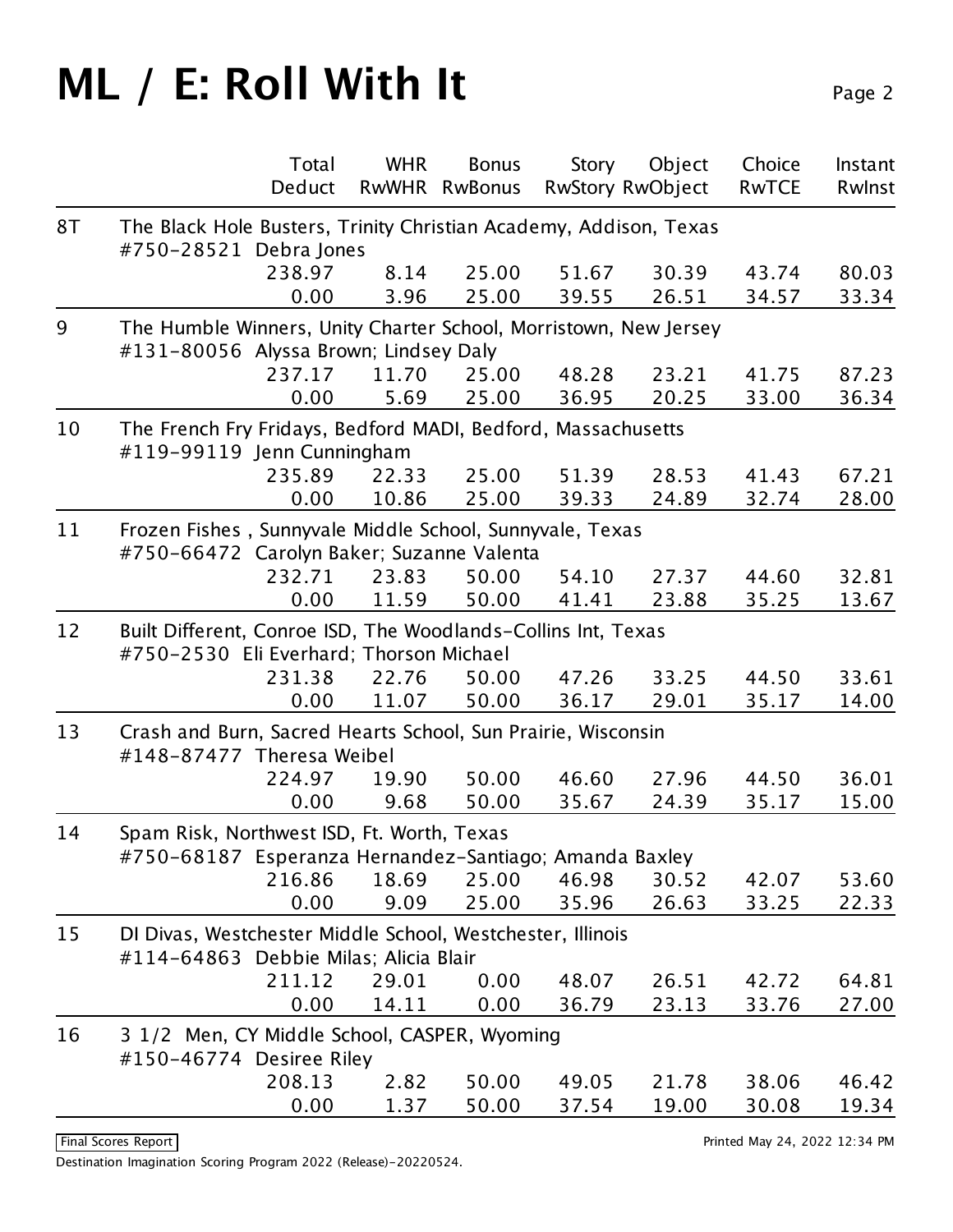|    | Total<br>Deduct                                                                                  | <b>WHR</b> | <b>Bonus</b><br>RwWHR RwBonus | Story<br><b>RwStory RwObject</b> | Object | Choice<br><b>RwTCE</b> | Instant<br>Rwlnst |
|----|--------------------------------------------------------------------------------------------------|------------|-------------------------------|----------------------------------|--------|------------------------|-------------------|
| 17 | Smooth Brain Engineering, Fort Bend ISD, Sugar Land, Texas<br>#750-28324 Ana Catalina Flores-Rau |            |                               |                                  |        |                        |                   |
|    | 170.05                                                                                           | 9.44       | 25.00                         | 48.89                            | 25.94  | 41.55                  | 19.23             |
|    | 0.00                                                                                             | 4.59       | 25.00                         | 37.42                            | 22.63  | 32.84                  | 8.01              |
| 18 | The Creative Donuts, Robert Goddard Montessori, Lanham, Maryland<br>#120-60760 Dave Lansing      |            |                               |                                  |        |                        |                   |
|    | 157.37                                                                                           | 0.21       | 25.00                         | 35.81                            | 23.51  | 35.23                  | 37.61             |
|    | 0.00                                                                                             | 0.10       | 25.00                         | 27.41                            | 20.51  | 27.84                  | 15.67             |
| 19 | Lightning Lynx, Huron Destination Imagination, Huron, South Dakota<br>#141-70111 Bradley Ptak    |            |                               |                                  |        |                        |                   |
|    | 109.65                                                                                           | 0.00       | 0.00                          | 37.67                            | 22.50  | 28.67                  | 20.81             |
|    | 0.00                                                                                             | 0.00       | 0.00                          | 28.83                            | 19.63  | 22.66                  | 8.67              |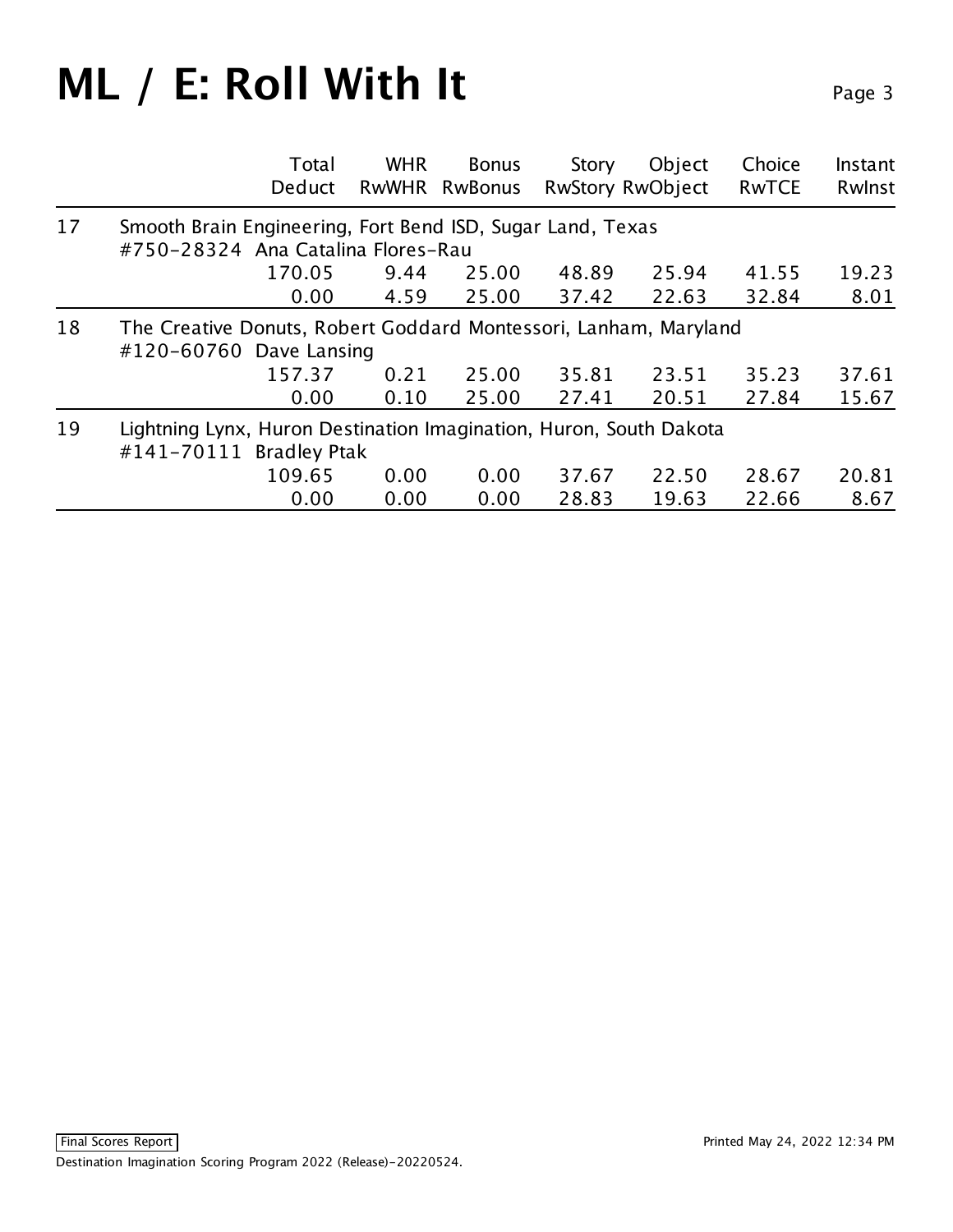|                |                                                                                                         | Total<br>Deduct | <b>WHR</b><br><b>RwWHR</b> | <b>Bonus</b><br><b>RwBonus</b> | Story | Object<br><b>RwStory RwObject</b> | Choice<br><b>RwTCE</b> | Instant<br>Rwlnst |
|----------------|---------------------------------------------------------------------------------------------------------|-----------------|----------------------------|--------------------------------|-------|-----------------------------------|------------------------|-------------------|
| $\mathbf{1}$   | Vandegrift HS 1, Leander ISD, Austin, Texas                                                             |                 |                            |                                |       |                                   |                        |                   |
|                | #750-92973 Cindy Reynolds; Jacob Leffler                                                                |                 |                            |                                |       |                                   |                        |                   |
|                |                                                                                                         | 375.11          | 80.00                      | 50.00                          | 58.96 | 39.38                             | 57.76                  | 89.01             |
|                |                                                                                                         | 0.00            | 30.57                      | 50.00                          | 46.79 | 34.25                             | 47.00                  | 86.34             |
| Hi IC          | Flaming Ice Dragons, Northwest ISD, Ft. Worth, Texas                                                    |                 |                            |                                |       |                                   |                        |                   |
|                | #750-95506 Tim McClure                                                                                  |                 |                            |                                |       |                                   |                        |                   |
|                |                                                                                                         | 333.15          | 21.14                      | 50.00                          | 62.33 | 43.55                             | 56.13                  | 100.00            |
|                |                                                                                                         | 0.00            | 8.08                       | 50.00                          | 49.46 | 37.88                             | 45.67                  | 97.00             |
| $\overline{2}$ | A Toast To Bread, Mercer Island School District, Mercer Island, Washington<br>#147-12158 Julie Langley  |                 |                            |                                |       |                                   |                        |                   |
|                |                                                                                                         | 364.08          | 51.11                      | 50.00                          | 63.12 | 45.00                             | 60.00                  | 94.85             |
|                |                                                                                                         | 0.00            | 19.53                      | 50.00                          | 50.09 | 39.14                             | 48.82                  | 92.00             |
| 3T             | Flaming Ice Dragons, Northwest ISD, Ft. Worth, Texas<br>#750-95506 Tim McClure                          |                 |                            |                                |       |                                   |                        |                   |
|                |                                                                                                         | 333.15          | 21.14                      | 50.00                          | 62.33 | 43.55                             | 56.13                  | 100.00            |
|                |                                                                                                         | 0.00            | 8.08                       | 50.00                          | 49.46 | 37.88                             | 45.67                  | 97.00             |
| 3T             | Chair, Monadnock Regional High School, Swanzey, New Hampshire<br>#130-62400 Jerry Kuhn; Bernadette Kuhn |                 |                            |                                |       |                                   |                        |                   |
|                |                                                                                                         | 332.58          | 75.34                      | 25.00                          | 58.33 | 35.94                             | 48.96                  | 89.01             |
|                |                                                                                                         | 0.00            | 28.79                      | 25.00                          | 46.29 | 31.26                             | 39.84                  | 86.34             |
| 4              | Shelly Squad, Conroe ISD, The Woodlands-AST, Texas<br>#750-50048 Jon Anderson-White                     |                 |                            |                                |       |                                   |                        |                   |
|                |                                                                                                         | 318.82          | 39.25                      | 50.00                          | 51.25 | 31.77                             | 48.95                  | 97.60             |
|                |                                                                                                         | 0.00            | 15.00                      | 50.00                          | 40.67 | 27.63                             | 39.83                  | 94.67             |
| 5              | Curmudgeons, Marshall School, Duluth, Minnesota<br>#123-48650 Karla Stevens                             |                 |                            |                                |       |                                   |                        |                   |
|                |                                                                                                         | 315.04          | 53.52                      | 50.00                          | 57.54 | 38.96                             | 51.10                  | 63.92             |
|                |                                                                                                         | 0.00            | 20.45                      | 50.00                          | 45.66 | 33.89                             | 41.58                  | 62.00             |
| 6T             | Mrs. Brown's Fave's, Greenwood ISD, Midland, Texas<br>#750-6935 Heather Brown                           |                 |                            |                                |       |                                   |                        |                   |
|                |                                                                                                         | 286.41          | 27.27                      | 50.00                          | 55.88 | 23.43                             | 41.16                  | 88.67             |
|                |                                                                                                         | 0.00            | 10.42                      | 50.00                          | 44.34 | 20.38                             | 33.49                  | 86.01             |
| 6T             | Amigos, Granite Bay High School, Granite Bay, California                                                |                 |                            |                                |       |                                   |                        |                   |
|                | #105-90852 Violetta Terpeluk; Krishnakant Andurlekar                                                    |                 |                            |                                |       |                                   |                        |                   |
|                |                                                                                                         | 285.68          | 65.58                      | 25.00                          | 62.85 | 36.08                             | 43.94                  | 52.23             |
|                |                                                                                                         | 0.00            | 25.06                      | 25.00                          | 49.87 | 31.38                             | 35.75                  | 50.66             |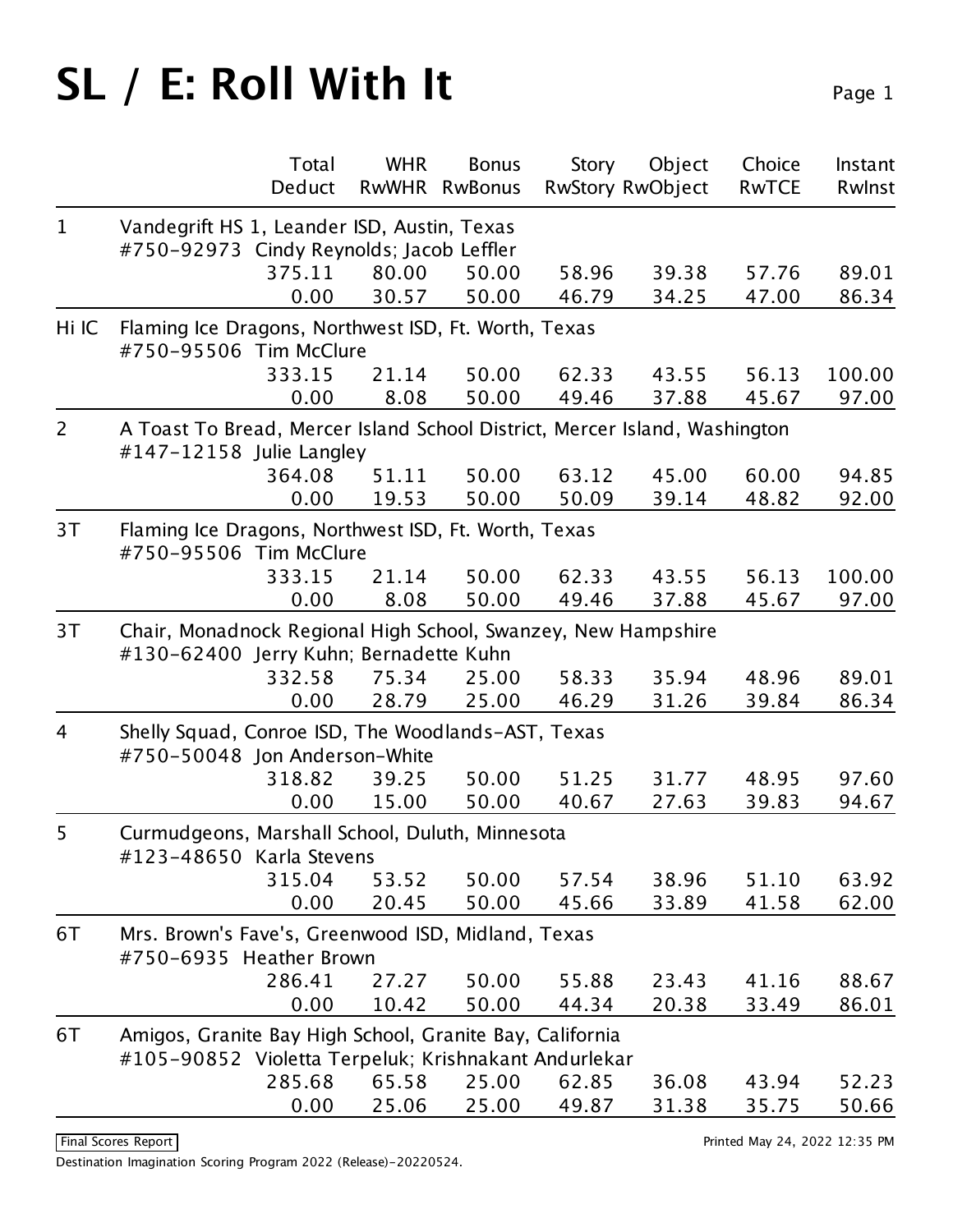| $\overline{7}$<br>Instantly Irreplaceable, Maharishi School, Fairfield, Iowa<br>#112-17331 Mark Wilkins; Celeste Siemsen; Danielle Wallace<br>283.14<br>74.84<br>0.00<br>50.92<br>31.20<br>43.02<br>83.16<br>35.00<br>0.00<br>28.60<br>0.00<br>40.41<br>27.14<br>8<br>PSJA ECHS & PSJA Collegiate HS, Pharr-San Juan-Alamo ISD, Pharr, Texas<br>#750-92932 Rodrigo Hernandez; Angelica Feliciano<br>280.03<br>79.19<br>0.00<br>51.73<br>50.59<br>30.48<br>0.00<br>30.26<br>0.00<br>41.05<br>41.16<br>26.51<br>9<br>A Decent Team, Northwest ISD, Ft. Worth, Texas<br>#750-10767 Laurie Baxter<br>266.57<br>50.00<br>58.22<br>32.07<br>22.64<br>46.59<br>0.00<br>50.00<br>46.20<br>8.65<br>27.89<br>37.91<br>10<br>Plot Twist; [REDACTED], Tehachapi DI, Tehachapi, California<br>#105-96879 Kelly Keller<br>263.72<br>33.50<br>25.00<br>44.94<br>33.05<br>44.76<br>12.80<br>25.00<br>35.66<br>36.42<br>0.00<br>28.75<br>11<br>SUPER SONIC SIX, Lakeland CSD, Shrub oak, New York<br>#134-42673 Neepa Biswas<br>257.24<br>25.00<br>44.38<br>31.63<br>38.60<br>73.64<br>0.00<br>28.14<br>25.00<br>35.22<br>27.51<br>31.41<br>Fast and Curious, Dallas ISD, Dallas, Texas<br>12<br>#750-14768 Heather Holt; Jasmine E Kim; Mark Anthony Deleon Hernandez<br>254.40<br>41.35<br>53.44<br>34.22<br>25.00<br>46.09<br>25.00<br>15.80<br>42.41<br>0.00<br>29.76<br>37.50<br>13<br>WE ARE THE TREES, Heritage High School, Centennial, Colorado<br>#106-38160 Kate Donelan; Dacia Donohue; Rich Donohue<br>252.97<br>50.00<br>65.00<br>2.51<br>59.80<br>37.52<br>0.00<br>0.96<br>50.00<br>51.58<br>32.63<br>48.66<br>14<br>Barking Breakfast Bananas, Levelland ISD, Levelland, Texas<br>#750-73012 Merribeth Henry; Debra Burnett<br>247.30<br>38.91<br>0.00<br>58.71<br>40.82<br>52.85<br>56.01<br>0.00<br>14.87<br>0.00<br>46.59<br>35.50<br>43.00<br>Mental Milkshakes, Wylie ISD, Abilene, Abilene, Texas<br>15<br>#750-38368 Valerie Anderson; Angel Buck; Jessica Carpenter<br>238.23<br>15.07<br>25.00<br>52.71<br>50.19<br>56.02<br>39.24 |  | Total<br>Deduct | <b>WHR</b><br>RwWHR | <b>Bonus</b><br><b>RwBonus</b> | Story | Object<br><b>RwStory RwObject</b> | Choice<br><b>RwTCE</b> | Instant<br>Rwlnst |  |  |
|--------------------------------------------------------------------------------------------------------------------------------------------------------------------------------------------------------------------------------------------------------------------------------------------------------------------------------------------------------------------------------------------------------------------------------------------------------------------------------------------------------------------------------------------------------------------------------------------------------------------------------------------------------------------------------------------------------------------------------------------------------------------------------------------------------------------------------------------------------------------------------------------------------------------------------------------------------------------------------------------------------------------------------------------------------------------------------------------------------------------------------------------------------------------------------------------------------------------------------------------------------------------------------------------------------------------------------------------------------------------------------------------------------------------------------------------------------------------------------------------------------------------------------------------------------------------------------------------------------------------------------------------------------------------------------------------------------------------------------------------------------------------------------------------------------------------------------------------------------------------------------------------------------------------------------------------------------------------------------------------------------------------------------------------|--|-----------------|---------------------|--------------------------------|-------|-----------------------------------|------------------------|-------------------|--|--|
|                                                                                                                                                                                                                                                                                                                                                                                                                                                                                                                                                                                                                                                                                                                                                                                                                                                                                                                                                                                                                                                                                                                                                                                                                                                                                                                                                                                                                                                                                                                                                                                                                                                                                                                                                                                                                                                                                                                                                                                                                                            |  |                 |                     |                                |       |                                   |                        |                   |  |  |
|                                                                                                                                                                                                                                                                                                                                                                                                                                                                                                                                                                                                                                                                                                                                                                                                                                                                                                                                                                                                                                                                                                                                                                                                                                                                                                                                                                                                                                                                                                                                                                                                                                                                                                                                                                                                                                                                                                                                                                                                                                            |  |                 |                     |                                |       |                                   |                        |                   |  |  |
|                                                                                                                                                                                                                                                                                                                                                                                                                                                                                                                                                                                                                                                                                                                                                                                                                                                                                                                                                                                                                                                                                                                                                                                                                                                                                                                                                                                                                                                                                                                                                                                                                                                                                                                                                                                                                                                                                                                                                                                                                                            |  |                 |                     |                                |       |                                   |                        |                   |  |  |
|                                                                                                                                                                                                                                                                                                                                                                                                                                                                                                                                                                                                                                                                                                                                                                                                                                                                                                                                                                                                                                                                                                                                                                                                                                                                                                                                                                                                                                                                                                                                                                                                                                                                                                                                                                                                                                                                                                                                                                                                                                            |  |                 |                     |                                |       |                                   |                        | 80.67             |  |  |
|                                                                                                                                                                                                                                                                                                                                                                                                                                                                                                                                                                                                                                                                                                                                                                                                                                                                                                                                                                                                                                                                                                                                                                                                                                                                                                                                                                                                                                                                                                                                                                                                                                                                                                                                                                                                                                                                                                                                                                                                                                            |  |                 |                     |                                |       |                                   |                        |                   |  |  |
|                                                                                                                                                                                                                                                                                                                                                                                                                                                                                                                                                                                                                                                                                                                                                                                                                                                                                                                                                                                                                                                                                                                                                                                                                                                                                                                                                                                                                                                                                                                                                                                                                                                                                                                                                                                                                                                                                                                                                                                                                                            |  |                 |                     |                                |       |                                   |                        |                   |  |  |
|                                                                                                                                                                                                                                                                                                                                                                                                                                                                                                                                                                                                                                                                                                                                                                                                                                                                                                                                                                                                                                                                                                                                                                                                                                                                                                                                                                                                                                                                                                                                                                                                                                                                                                                                                                                                                                                                                                                                                                                                                                            |  |                 |                     |                                |       |                                   |                        | 68.04             |  |  |
|                                                                                                                                                                                                                                                                                                                                                                                                                                                                                                                                                                                                                                                                                                                                                                                                                                                                                                                                                                                                                                                                                                                                                                                                                                                                                                                                                                                                                                                                                                                                                                                                                                                                                                                                                                                                                                                                                                                                                                                                                                            |  |                 |                     |                                |       |                                   |                        | 66.00             |  |  |
|                                                                                                                                                                                                                                                                                                                                                                                                                                                                                                                                                                                                                                                                                                                                                                                                                                                                                                                                                                                                                                                                                                                                                                                                                                                                                                                                                                                                                                                                                                                                                                                                                                                                                                                                                                                                                                                                                                                                                                                                                                            |  |                 |                     |                                |       |                                   |                        |                   |  |  |
|                                                                                                                                                                                                                                                                                                                                                                                                                                                                                                                                                                                                                                                                                                                                                                                                                                                                                                                                                                                                                                                                                                                                                                                                                                                                                                                                                                                                                                                                                                                                                                                                                                                                                                                                                                                                                                                                                                                                                                                                                                            |  |                 |                     |                                |       |                                   |                        |                   |  |  |
|                                                                                                                                                                                                                                                                                                                                                                                                                                                                                                                                                                                                                                                                                                                                                                                                                                                                                                                                                                                                                                                                                                                                                                                                                                                                                                                                                                                                                                                                                                                                                                                                                                                                                                                                                                                                                                                                                                                                                                                                                                            |  |                 |                     |                                |       |                                   |                        | 57.05             |  |  |
|                                                                                                                                                                                                                                                                                                                                                                                                                                                                                                                                                                                                                                                                                                                                                                                                                                                                                                                                                                                                                                                                                                                                                                                                                                                                                                                                                                                                                                                                                                                                                                                                                                                                                                                                                                                                                                                                                                                                                                                                                                            |  |                 |                     |                                |       |                                   |                        | 55.34             |  |  |
|                                                                                                                                                                                                                                                                                                                                                                                                                                                                                                                                                                                                                                                                                                                                                                                                                                                                                                                                                                                                                                                                                                                                                                                                                                                                                                                                                                                                                                                                                                                                                                                                                                                                                                                                                                                                                                                                                                                                                                                                                                            |  |                 |                     |                                |       |                                   |                        |                   |  |  |
|                                                                                                                                                                                                                                                                                                                                                                                                                                                                                                                                                                                                                                                                                                                                                                                                                                                                                                                                                                                                                                                                                                                                                                                                                                                                                                                                                                                                                                                                                                                                                                                                                                                                                                                                                                                                                                                                                                                                                                                                                                            |  |                 |                     |                                |       |                                   |                        |                   |  |  |
|                                                                                                                                                                                                                                                                                                                                                                                                                                                                                                                                                                                                                                                                                                                                                                                                                                                                                                                                                                                                                                                                                                                                                                                                                                                                                                                                                                                                                                                                                                                                                                                                                                                                                                                                                                                                                                                                                                                                                                                                                                            |  |                 |                     |                                |       |                                   |                        | 82.47             |  |  |
|                                                                                                                                                                                                                                                                                                                                                                                                                                                                                                                                                                                                                                                                                                                                                                                                                                                                                                                                                                                                                                                                                                                                                                                                                                                                                                                                                                                                                                                                                                                                                                                                                                                                                                                                                                                                                                                                                                                                                                                                                                            |  |                 |                     |                                |       |                                   |                        | 80.00             |  |  |
|                                                                                                                                                                                                                                                                                                                                                                                                                                                                                                                                                                                                                                                                                                                                                                                                                                                                                                                                                                                                                                                                                                                                                                                                                                                                                                                                                                                                                                                                                                                                                                                                                                                                                                                                                                                                                                                                                                                                                                                                                                            |  |                 |                     |                                |       |                                   |                        |                   |  |  |
|                                                                                                                                                                                                                                                                                                                                                                                                                                                                                                                                                                                                                                                                                                                                                                                                                                                                                                                                                                                                                                                                                                                                                                                                                                                                                                                                                                                                                                                                                                                                                                                                                                                                                                                                                                                                                                                                                                                                                                                                                                            |  |                 |                     |                                |       |                                   |                        |                   |  |  |
|                                                                                                                                                                                                                                                                                                                                                                                                                                                                                                                                                                                                                                                                                                                                                                                                                                                                                                                                                                                                                                                                                                                                                                                                                                                                                                                                                                                                                                                                                                                                                                                                                                                                                                                                                                                                                                                                                                                                                                                                                                            |  |                 |                     |                                |       |                                   |                        | 43.99             |  |  |
|                                                                                                                                                                                                                                                                                                                                                                                                                                                                                                                                                                                                                                                                                                                                                                                                                                                                                                                                                                                                                                                                                                                                                                                                                                                                                                                                                                                                                                                                                                                                                                                                                                                                                                                                                                                                                                                                                                                                                                                                                                            |  |                 |                     |                                |       |                                   |                        | 42.67             |  |  |
|                                                                                                                                                                                                                                                                                                                                                                                                                                                                                                                                                                                                                                                                                                                                                                                                                                                                                                                                                                                                                                                                                                                                                                                                                                                                                                                                                                                                                                                                                                                                                                                                                                                                                                                                                                                                                                                                                                                                                                                                                                            |  |                 |                     |                                |       |                                   |                        |                   |  |  |
|                                                                                                                                                                                                                                                                                                                                                                                                                                                                                                                                                                                                                                                                                                                                                                                                                                                                                                                                                                                                                                                                                                                                                                                                                                                                                                                                                                                                                                                                                                                                                                                                                                                                                                                                                                                                                                                                                                                                                                                                                                            |  |                 |                     |                                |       |                                   |                        |                   |  |  |
|                                                                                                                                                                                                                                                                                                                                                                                                                                                                                                                                                                                                                                                                                                                                                                                                                                                                                                                                                                                                                                                                                                                                                                                                                                                                                                                                                                                                                                                                                                                                                                                                                                                                                                                                                                                                                                                                                                                                                                                                                                            |  |                 |                     |                                |       |                                   |                        | 54.30             |  |  |
|                                                                                                                                                                                                                                                                                                                                                                                                                                                                                                                                                                                                                                                                                                                                                                                                                                                                                                                                                                                                                                                                                                                                                                                                                                                                                                                                                                                                                                                                                                                                                                                                                                                                                                                                                                                                                                                                                                                                                                                                                                            |  |                 |                     |                                |       |                                   |                        | 52.67             |  |  |
|                                                                                                                                                                                                                                                                                                                                                                                                                                                                                                                                                                                                                                                                                                                                                                                                                                                                                                                                                                                                                                                                                                                                                                                                                                                                                                                                                                                                                                                                                                                                                                                                                                                                                                                                                                                                                                                                                                                                                                                                                                            |  |                 |                     |                                |       |                                   |                        |                   |  |  |
|                                                                                                                                                                                                                                                                                                                                                                                                                                                                                                                                                                                                                                                                                                                                                                                                                                                                                                                                                                                                                                                                                                                                                                                                                                                                                                                                                                                                                                                                                                                                                                                                                                                                                                                                                                                                                                                                                                                                                                                                                                            |  |                 |                     |                                |       |                                   |                        |                   |  |  |
|                                                                                                                                                                                                                                                                                                                                                                                                                                                                                                                                                                                                                                                                                                                                                                                                                                                                                                                                                                                                                                                                                                                                                                                                                                                                                                                                                                                                                                                                                                                                                                                                                                                                                                                                                                                                                                                                                                                                                                                                                                            |  |                 |                     |                                |       |                                   |                        | 38.14             |  |  |
|                                                                                                                                                                                                                                                                                                                                                                                                                                                                                                                                                                                                                                                                                                                                                                                                                                                                                                                                                                                                                                                                                                                                                                                                                                                                                                                                                                                                                                                                                                                                                                                                                                                                                                                                                                                                                                                                                                                                                                                                                                            |  |                 |                     |                                |       |                                   |                        | 37.00             |  |  |
|                                                                                                                                                                                                                                                                                                                                                                                                                                                                                                                                                                                                                                                                                                                                                                                                                                                                                                                                                                                                                                                                                                                                                                                                                                                                                                                                                                                                                                                                                                                                                                                                                                                                                                                                                                                                                                                                                                                                                                                                                                            |  |                 |                     |                                |       |                                   |                        |                   |  |  |
|                                                                                                                                                                                                                                                                                                                                                                                                                                                                                                                                                                                                                                                                                                                                                                                                                                                                                                                                                                                                                                                                                                                                                                                                                                                                                                                                                                                                                                                                                                                                                                                                                                                                                                                                                                                                                                                                                                                                                                                                                                            |  |                 |                     |                                |       |                                   |                        |                   |  |  |
|                                                                                                                                                                                                                                                                                                                                                                                                                                                                                                                                                                                                                                                                                                                                                                                                                                                                                                                                                                                                                                                                                                                                                                                                                                                                                                                                                                                                                                                                                                                                                                                                                                                                                                                                                                                                                                                                                                                                                                                                                                            |  |                 |                     |                                |       |                                   |                        |                   |  |  |
|                                                                                                                                                                                                                                                                                                                                                                                                                                                                                                                                                                                                                                                                                                                                                                                                                                                                                                                                                                                                                                                                                                                                                                                                                                                                                                                                                                                                                                                                                                                                                                                                                                                                                                                                                                                                                                                                                                                                                                                                                                            |  |                 |                     |                                |       |                                   |                        | 54.33             |  |  |
|                                                                                                                                                                                                                                                                                                                                                                                                                                                                                                                                                                                                                                                                                                                                                                                                                                                                                                                                                                                                                                                                                                                                                                                                                                                                                                                                                                                                                                                                                                                                                                                                                                                                                                                                                                                                                                                                                                                                                                                                                                            |  |                 |                     |                                |       |                                   |                        |                   |  |  |
|                                                                                                                                                                                                                                                                                                                                                                                                                                                                                                                                                                                                                                                                                                                                                                                                                                                                                                                                                                                                                                                                                                                                                                                                                                                                                                                                                                                                                                                                                                                                                                                                                                                                                                                                                                                                                                                                                                                                                                                                                                            |  |                 |                     |                                |       |                                   |                        |                   |  |  |
|                                                                                                                                                                                                                                                                                                                                                                                                                                                                                                                                                                                                                                                                                                                                                                                                                                                                                                                                                                                                                                                                                                                                                                                                                                                                                                                                                                                                                                                                                                                                                                                                                                                                                                                                                                                                                                                                                                                                                                                                                                            |  |                 |                     |                                |       |                                   |                        |                   |  |  |
|                                                                                                                                                                                                                                                                                                                                                                                                                                                                                                                                                                                                                                                                                                                                                                                                                                                                                                                                                                                                                                                                                                                                                                                                                                                                                                                                                                                                                                                                                                                                                                                                                                                                                                                                                                                                                                                                                                                                                                                                                                            |  | 0.00            | 5.76                | 25.00                          | 41.83 | 34.13                             | 40.84                  | 54.34             |  |  |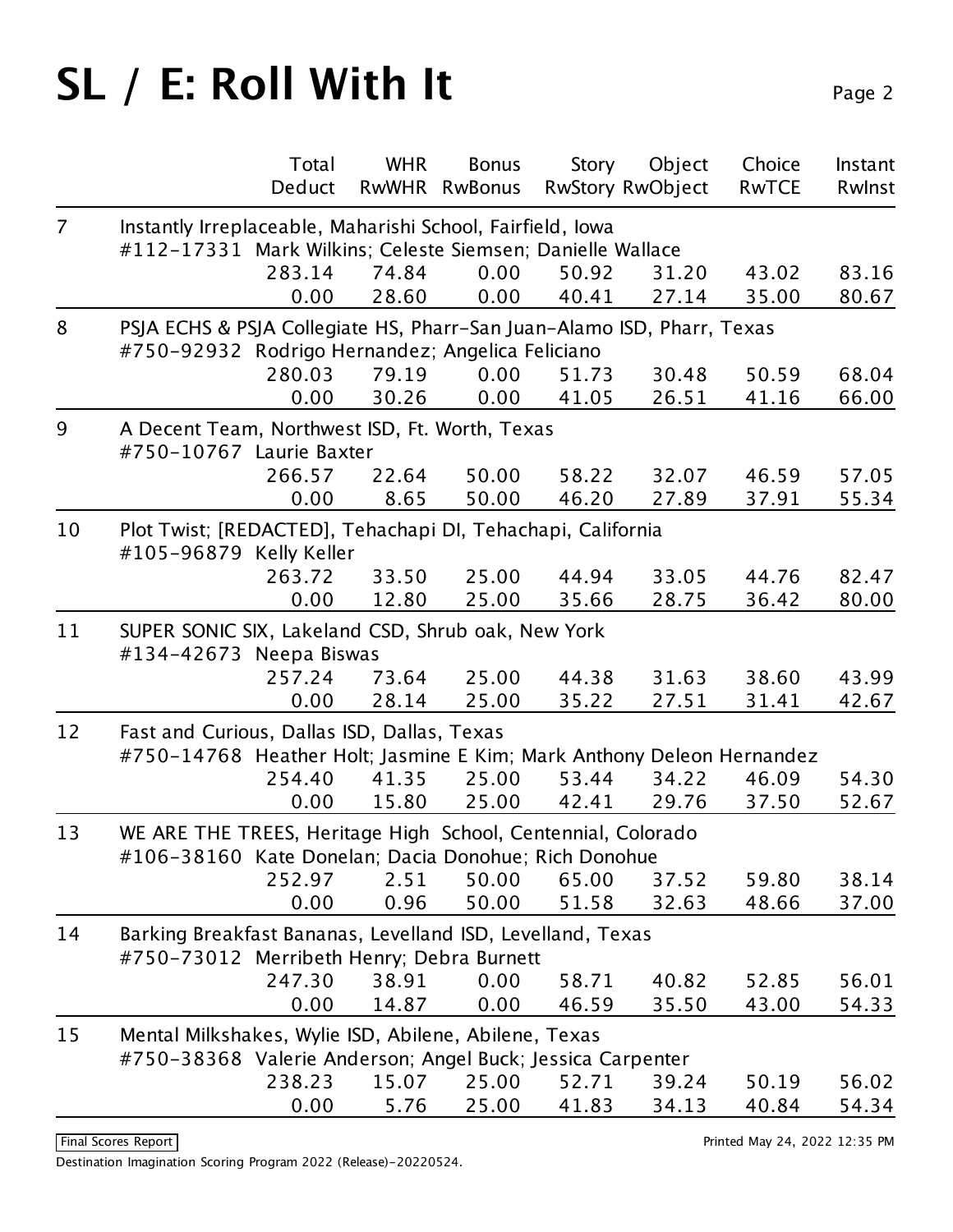|    |                                                                         | Total<br>Deduct | <b>WHR</b> | <b>Bonus</b><br>RwWHR RwBonus | Story | Object<br><b>RwStory RwObject</b> | Choice<br><b>RwTCE</b> | Instant<br>Rwlnst |
|----|-------------------------------------------------------------------------|-----------------|------------|-------------------------------|-------|-----------------------------------|------------------------|-------------------|
| 16 | Mayhem Mechanics, Hudson School District, Hudson, Wisconsin             |                 |            |                               |       |                                   |                        |                   |
|    | #148-98293 Dawn Rossmiller; Dan Theobald                                |                 |            |                               |       |                                   |                        |                   |
|    |                                                                         | 173.63          | 11.99      | 25.00                         | 42.38 | 20.84                             | 44.54                  | 28.88             |
|    |                                                                         | 0.00            | 4.58       | 25.00                         | 33.63 | 18.13                             | 36.24                  | 28.01             |
| 17 | Yet to be determined, Germantown School District, Germantown, Wisconsin |                 |            |                               |       |                                   |                        |                   |
|    | #148-35310 Nicki Zimmer; Nicole Dunnigan                                |                 |            |                               |       |                                   |                        |                   |
|    |                                                                         | 153.02          | 16.93      | 25.00                         | 34.23 | 20.28                             | 30.12                  | 26.46             |
|    |                                                                         | 0.00            | 6.47       | 25.00                         | 27.16 | 17.64                             | 24.51                  | 25.67             |